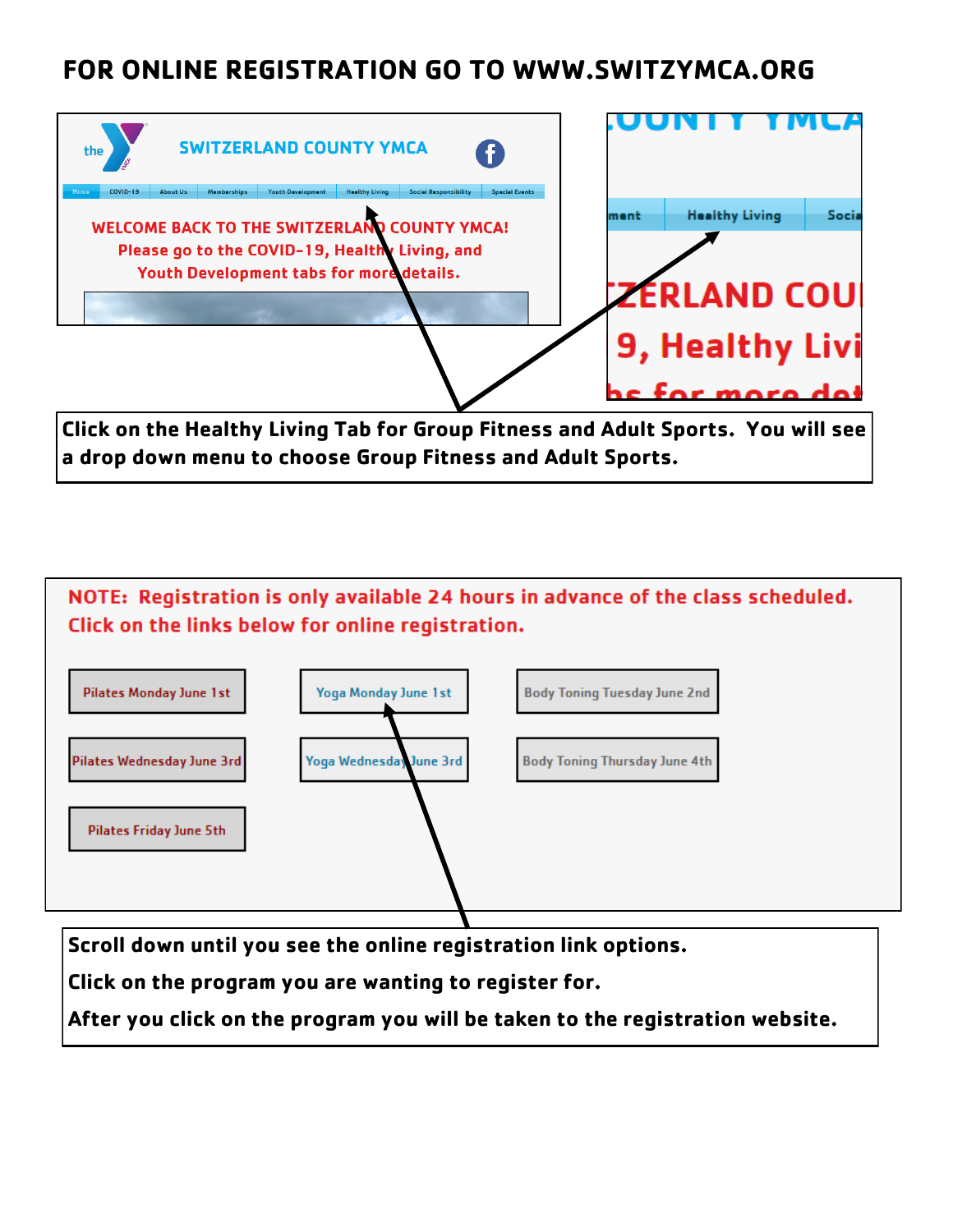**On the registration website you will see information about the program. (Date, Time, Spots available etc.)**



**Click on "Login" if you are a member of the Switzerland County YMCA**

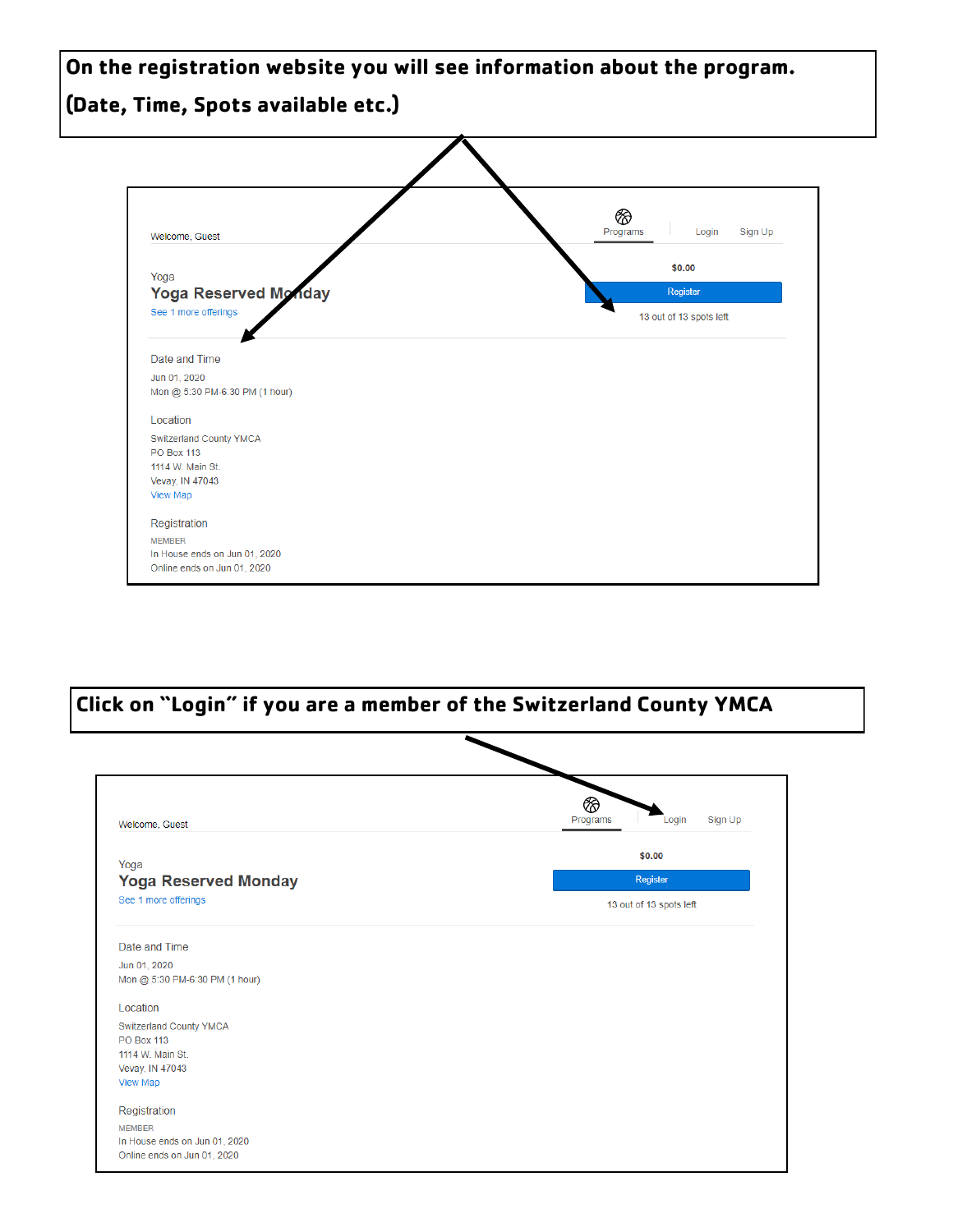

**After you Click on "Find Account" you will search for your current membership by completing the information and then click "Submit"**

| eı |
|----|
| cо |
|    |
|    |
|    |
|    |
|    |
|    |
|    |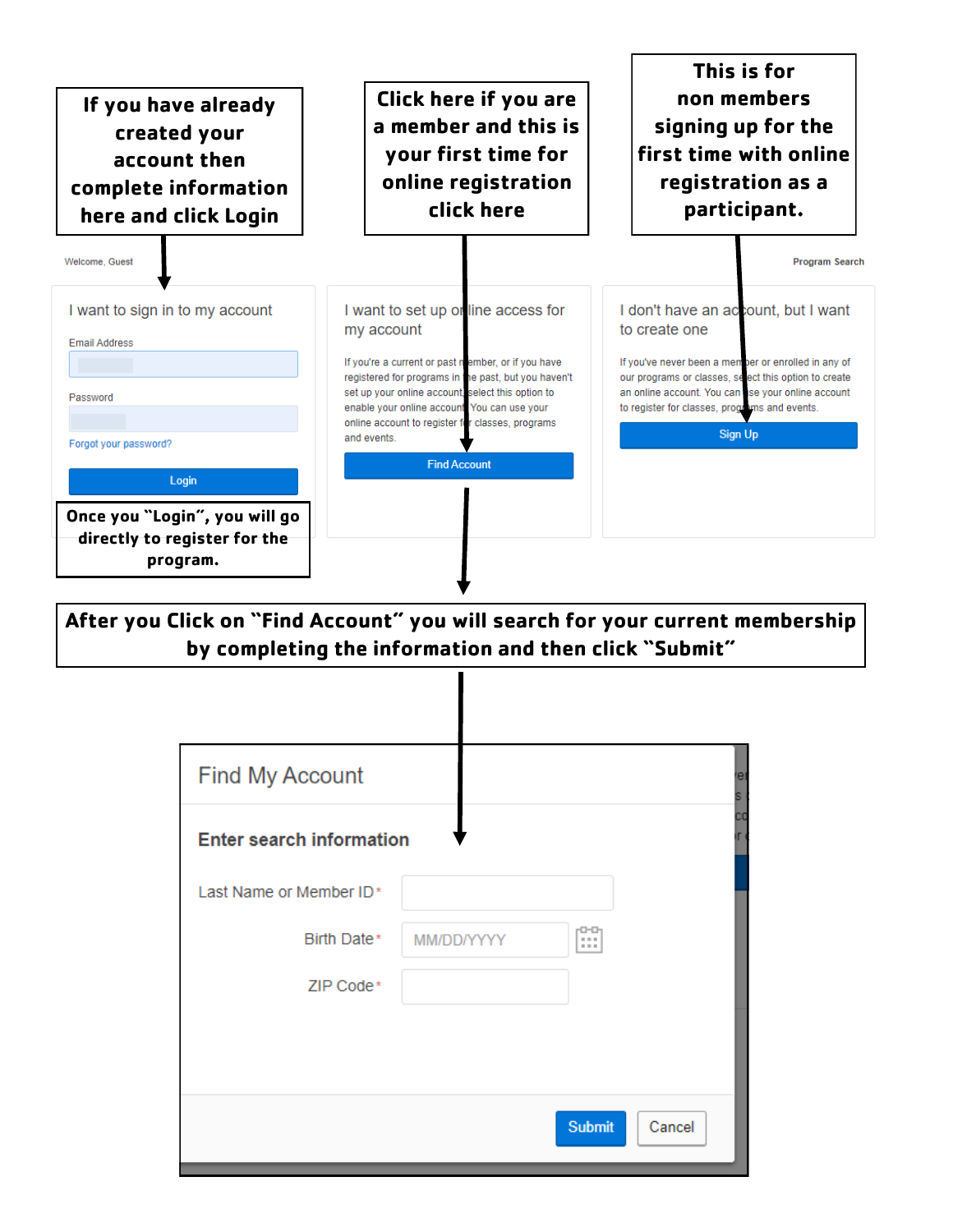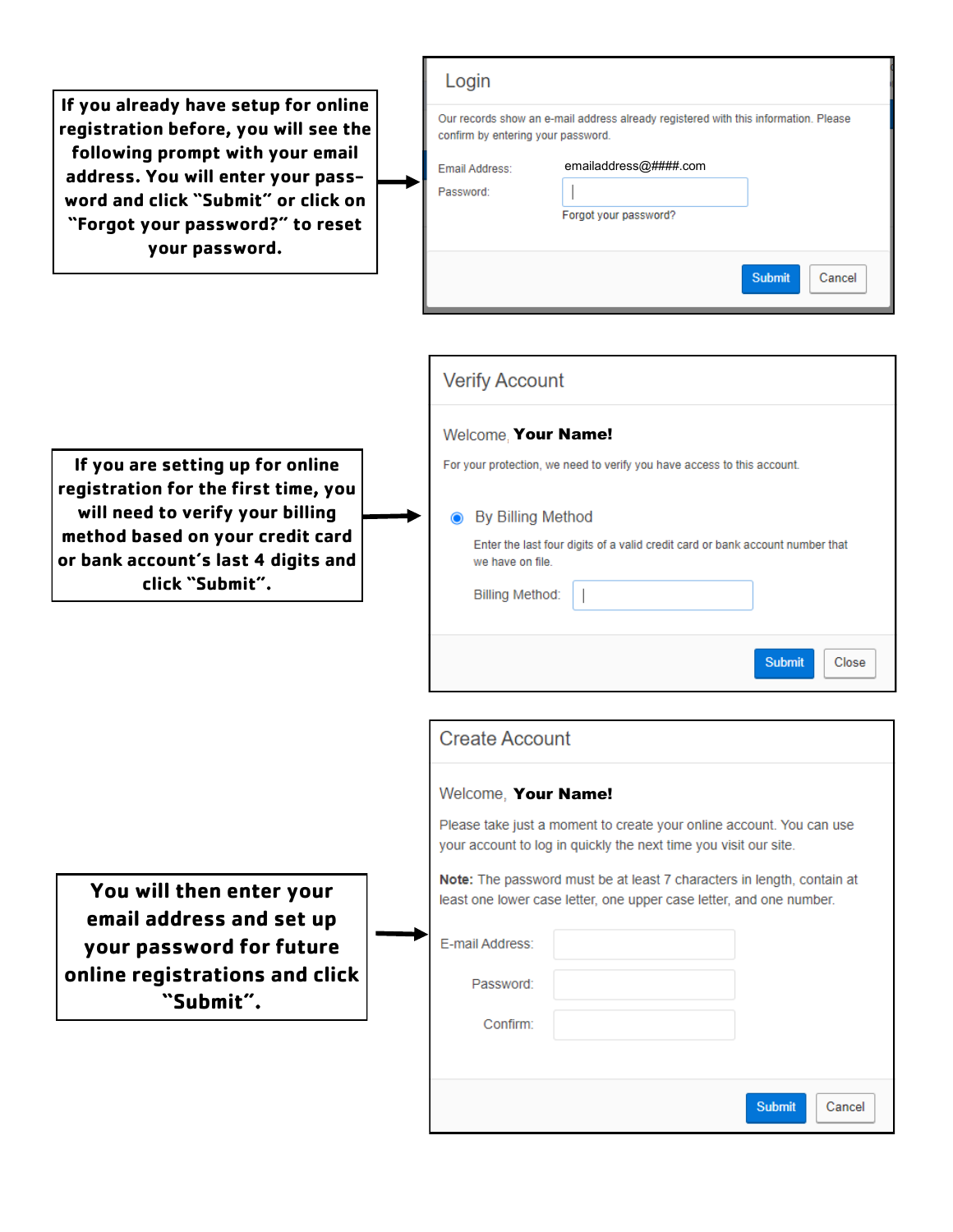| You will then be at the program you want to register for and click on "Register". |                                                 |  |
|-----------------------------------------------------------------------------------|-------------------------------------------------|--|
|                                                                                   |                                                 |  |
| Welcome Your Name!                                                                | ⊗<br>$^\circledR$<br>Account $\sim$<br>Programs |  |
| Yoga                                                                              | \$0.00                                          |  |
| <b>Yoga Reserved Monday</b>                                                       | Register                                        |  |
| See 1 more offerings                                                              | 13 out of 13 spots left                         |  |
| Date and Time                                                                     |                                                 |  |
| Jun 01, 2020<br>Mon @ 5:30 PM-6:30 PM (1 hour)                                    |                                                 |  |
| Location                                                                          |                                                 |  |
| Switzerland County YMCA<br><b>PO Box 113</b>                                      |                                                 |  |
| 1114 W. Main St.<br>Vevay, IN 47043                                               |                                                 |  |
| <b>View Map</b>                                                                   |                                                 |  |
| Registration                                                                      |                                                 |  |
| <b>MEMBER</b>                                                                     |                                                 |  |
| In House ends on Jun 01, 2020                                                     |                                                 |  |

### **If you have more than one member in your family, you will click on the individual who is going to participate in the program.**

Online ends on Jun 01, 2020

|                      | ⊗                        |
|----------------------|--------------------------|
| Welcome, Your Name!  | Programs<br>My Account ▼ |
| <b>Select Member</b> |                          |
| Yoga                 |                          |
| Yoga Reserved Monday |                          |
| Family Member 1      |                          |
| XX years old         | Active                   |
|                      |                          |
| Family Member 2      | Active                   |
| XX years old         |                          |
| Family Member 3      |                          |
| XX years old         | Active                   |
| Family Member 4      |                          |
| XX years old         | Active                   |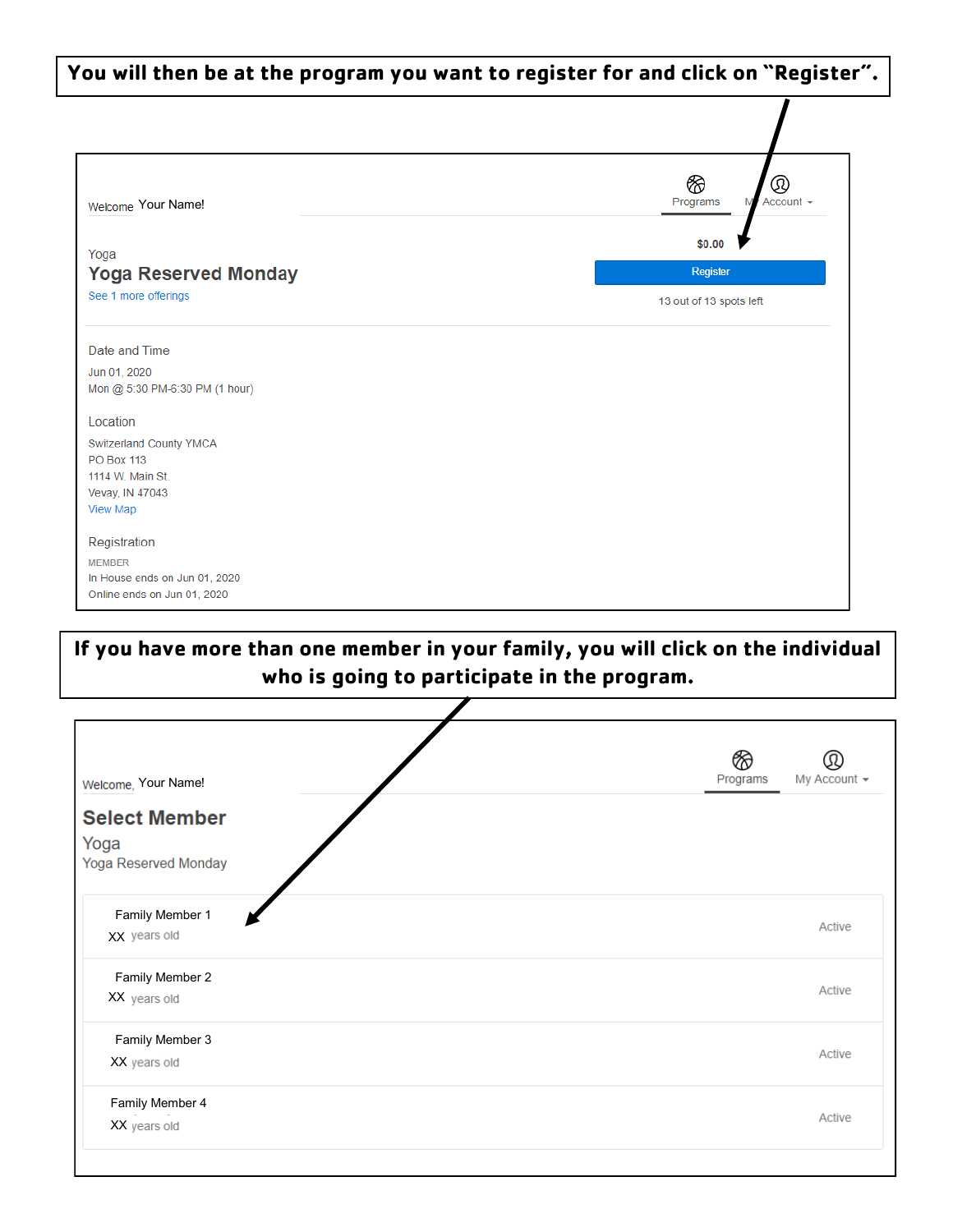#### **You will then be complete the waiver and click on "I Agree".**

E

| Welcome, Your Name!                                                                                                                                                                                      |             | v<br>Programs | My Account $\sim$ |
|----------------------------------------------------------------------------------------------------------------------------------------------------------------------------------------------------------|-------------|---------------|-------------------|
| <b>Agreements/Waivers</b>                                                                                                                                                                                |             |               |                   |
| Yoga                                                                                                                                                                                                     |             |               |                   |
| <b><i>Q Alec Rathje</i></b>                                                                                                                                                                              |             |               |                   |
| <b>ADULT RELEASE</b>                                                                                                                                                                                     |             |               |                   |
| <b>RELEASE</b>                                                                                                                                                                                           |             |               |                   |
| I hereby certify that I am in normal health and capable of safe participation in this program. If my I have a condition, I will show written proof of                                                    |             |               |                   |
| my physician?s authorization to participate in this program with my knowledge o possible risk. I agree to indemnify he Switzerland County                                                                |             |               |                   |
| YMCA, staff, volunteers, Board of Directors, and all instructors of this program from any and all injury, which may occur during my participation                                                        |             |               |                   |
| and/or transportation to this program. In the event that the YMCA is unable to reach me or my emergency contact, I give permission to the                                                                |             |               |                   |
| YMCA to proceed with emergency treatment or transportation to and/or admission to the nearest hospital. Persons under the age of 18 must<br>have a legal guardian signature available at the front desk. |             |               |                   |
| I UNDERSTAND PROGRAMS ARE TO BE PAID IN FULL AT TIME OF REGISTI ATION AND ALL TRANSACTIONS ARE NON                                                                                                       |             |               |                   |
|                                                                                                                                                                                                          |             |               |                   |
|                                                                                                                                                                                                          |             |               |                   |
| By typing your name, you are agreeing to the terms in the agreements above                                                                                                                               |             |               |                   |
|                                                                                                                                                                                                          | <b>Back</b> | Cancel        | I Agree           |
|                                                                                                                                                                                                          |             |               |                   |

### **You can either click on "Add More Programs" if you want to register for more or if you are finished, click on "Next".**

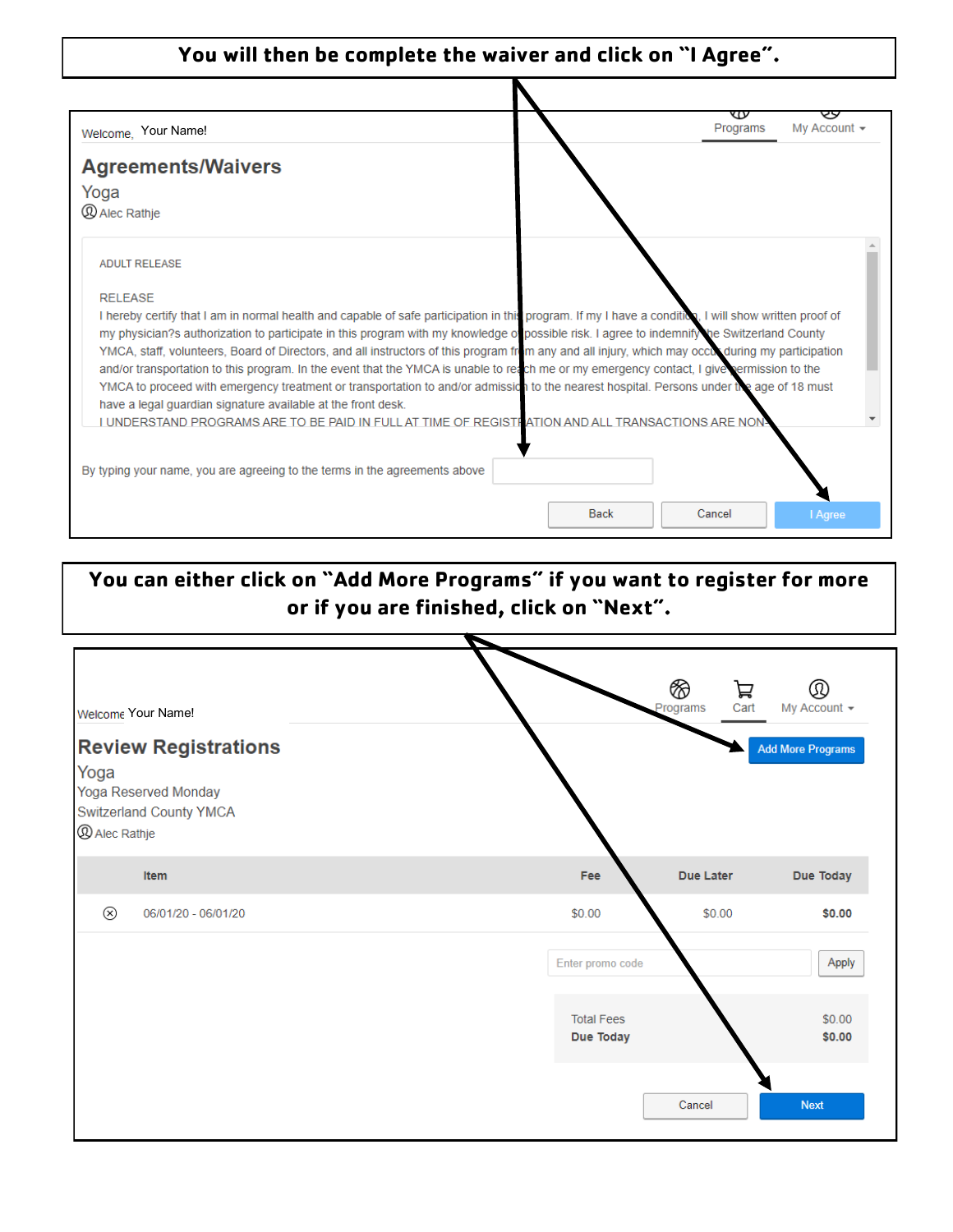| If you are registering for a weekly or monthly program, you will click on<br>"Deselect All"                                                                     |            |        |  |
|-----------------------------------------------------------------------------------------------------------------------------------------------------------------|------------|--------|--|
| <b>Select Dates</b><br><b>Adult Pickleball</b><br><b>Pickleball Monday Test</b><br>at Switzerland County YMCA<br><sup>2</sup> Your Name!<br><b>Deselect All</b> |            |        |  |
| <b>Dates</b>                                                                                                                                                    | <b>Due</b> | Fee    |  |
| 07/06/2020 - 07/06/2020<br>✓                                                                                                                                    | Due Today  | \$0.00 |  |
| 07/13/2020 - 07/13/2020                                                                                                                                         | Due Today  | \$0.00 |  |
| 07/20/2020 - 07/20/2020<br>$\checkmark$                                                                                                                         | Due Today  | \$0.00 |  |
| $\bigcirc$ 07/27/2020 - 07/27/2020                                                                                                                              | Due Today  | \$0.00 |  |
| 08/03/2020 - 08/09/2020<br>✓                                                                                                                                    | Due Today  | \$0.00 |  |
| 08/10/2020 - 08/16/2020<br>✓                                                                                                                                    | Due Today  | \$0.00 |  |
| 08/17/2020 - 08/23/2020<br>✓                                                                                                                                    | Due Today  | \$0.00 |  |
| 08/24/2020 - 08/30/2020<br>✓                                                                                                                                    | Due Today  | \$0.00 |  |

## **Select the preferred registration date you want by clicking on the box by the date and then click "Next"**

| <b>Select Dates</b><br><b>Adult Pickleball</b><br>Pickleball Monday Test<br>at Switzerland County YMCA |                   |             |
|--------------------------------------------------------------------------------------------------------|-------------------|-------------|
| <sup>2</sup> Your Name!<br>Select All                                                                  |                   |             |
| <b>Dates</b>                                                                                           | <b>Due</b>        | Fee         |
| 07/06/201<br>$0 - 07/06/2020$<br>□                                                                     | Due Today         | \$0.00      |
| 17/13/2020 - 07/13/2020                                                                                | Due Today         | \$0.00      |
| 07/20/2020 - 07/20/2020                                                                                | Due Today         | \$0.00      |
| 07/27/2020 - 07/27/2020                                                                                | Due Today         | \$0.00      |
| 08/03/2020 - 08/09/2020                                                                                | Due Today         | \$0.00      |
| 08/10/2020 - 08/16/2020                                                                                | Due Today         | \$0.00      |
|                                                                                                        | Go Back<br>Cancel | <b>Next</b> |